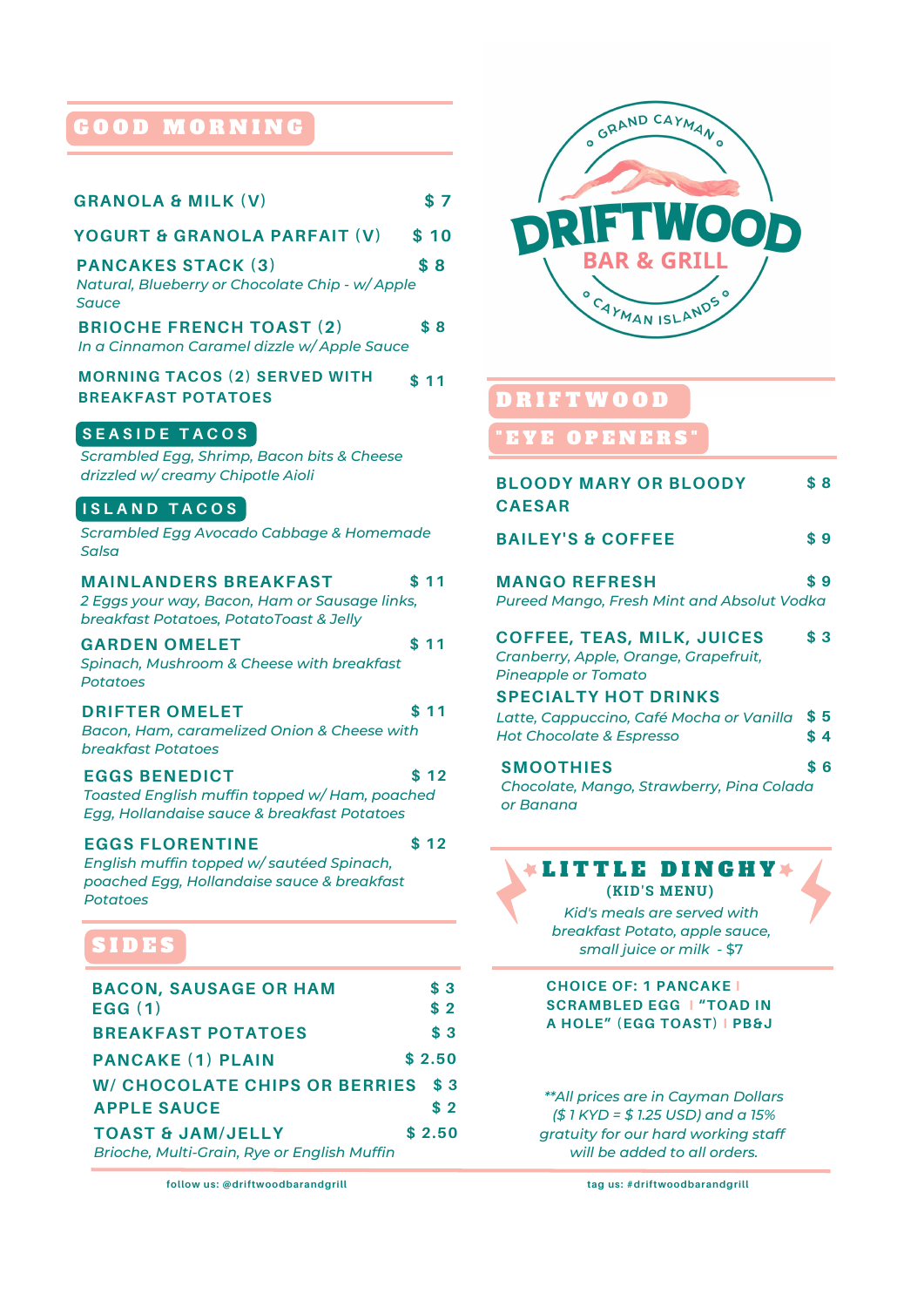# FROM THE GARDEN

#### **DRIFTWOOD HOUSE SALAD\***

*Baby mixed greens, tomato, cabbage & carrot (locally grown when available) with a sprinkle of almond & cranberry bits. Homemade blueberry vinaigrette dressing* Large\$ 11 / Small \$ 7

#### **CAESAR SALAD\***

*Crispy romaine lettuce with homemade lemon - caesar dressing, garlic croutons & shaved parmesan cheese* Large\$ 11 / Small \$ 7

# **"MY MOMMA WAS A HIPPY" QUINOA SALAD\***

*Quinoa with mixed baby greens and a vibrant array of fresh vegetables, seeds, legumes & nuts. Mango vinaigrette dressing served on the side* - \$ 14

\*Add: Grilled Fish \$ 6 I Chicken \$ 6 I Shrimp \$ 7

# LEAVING THE DOCK

#### **HUMMUS DUET**

*Two flavours of our house made Hummus (natural & sweet pepper) served with carrot & warm pita points* - \$ 9

## **CAULIFLOWER BLOSSOMS**

*Seasoned & lightly breaded cauliflower blossoms drizzled in a Thai lemongrass sauce* - \$ 9

## **JERK CHICKEN EGG ROLLS**

*Spicy jerk chicken & vegetables with a side of jerk mayo and papaya chutney* - \$ 11

#### **COCONUT CRUSTED SHRIMP**

*6 coconut shrimp with a dab of corn salsa and side of sweet chili dipping sauce* - \$ 11

## **PERI PERI WINGS**

*Spicy wings with carrot planks and sides of ranch & peri peri sauces -* \$ 10

#### **SOUP OF THE DAY** *Bowl -* \$ 6

*\*\*All prices are in Cayman Dollars (\$ 1 KYD = \$ 1.25 USD) and a 15% gratuity for our hard working staff will be added to all orders.*

> **follow us: @driftwoodbarandgrill tag us: #driftwoodbarandgrill**



# FULL SAI

## **"I WANT MY BABY BACK" RIBS**

*Slowly barbequed with fries & corn on the cob -* \$ 21

#### **SUNSET PASTA**

*Ya' better ask 'cause it's different each night. Also available for the discriminating vegetarian and served w/ a side of garlic bread* - \$ 15

\*Add: Grilled Fish \$ 6 I Chicken \$ 6 I Shrimp \$ 7

# **FISHIN' OFF THE PIER CATCH**

*Mahi (grilled or blackened) served with basmati rice, grilled vegetables & sweet plantain -* \$ 21

# **"DOCKSIDE OF THE MOON" CHICKEN ROULADE**

*Scrumptiously seasoned checked breast stuffed with cheese, mushrooms & sweet pepper rolled into a tidy little bundle. Served with mashed potato in a pool of mushroom gravy & tonight's vegetable medley -* \$ 21

#### **TIKKA MASALA CHICKEN**

*A mild northern Indian curry of chicken in a spiced tomato, butter and cream sauce w/ basmati rice, papaya chutney, crispy papadam & pita -*\$ 21

## **BACK AT THE DOCK**

*Chef's Homemade Dessert O' The Day -* \$ 7

# **(KID'S MENU) LITTLE DINGHY**

*Kid's meals are served with fries or carrot planks & a small soda or*

*juice* - \$7

**CHOICE OF: PASTA I CHICKEN TENDERS I SLIDER BURGER I BEEF HOT DOG I CLASSIC GRILLED CHEESE SANDWICH**